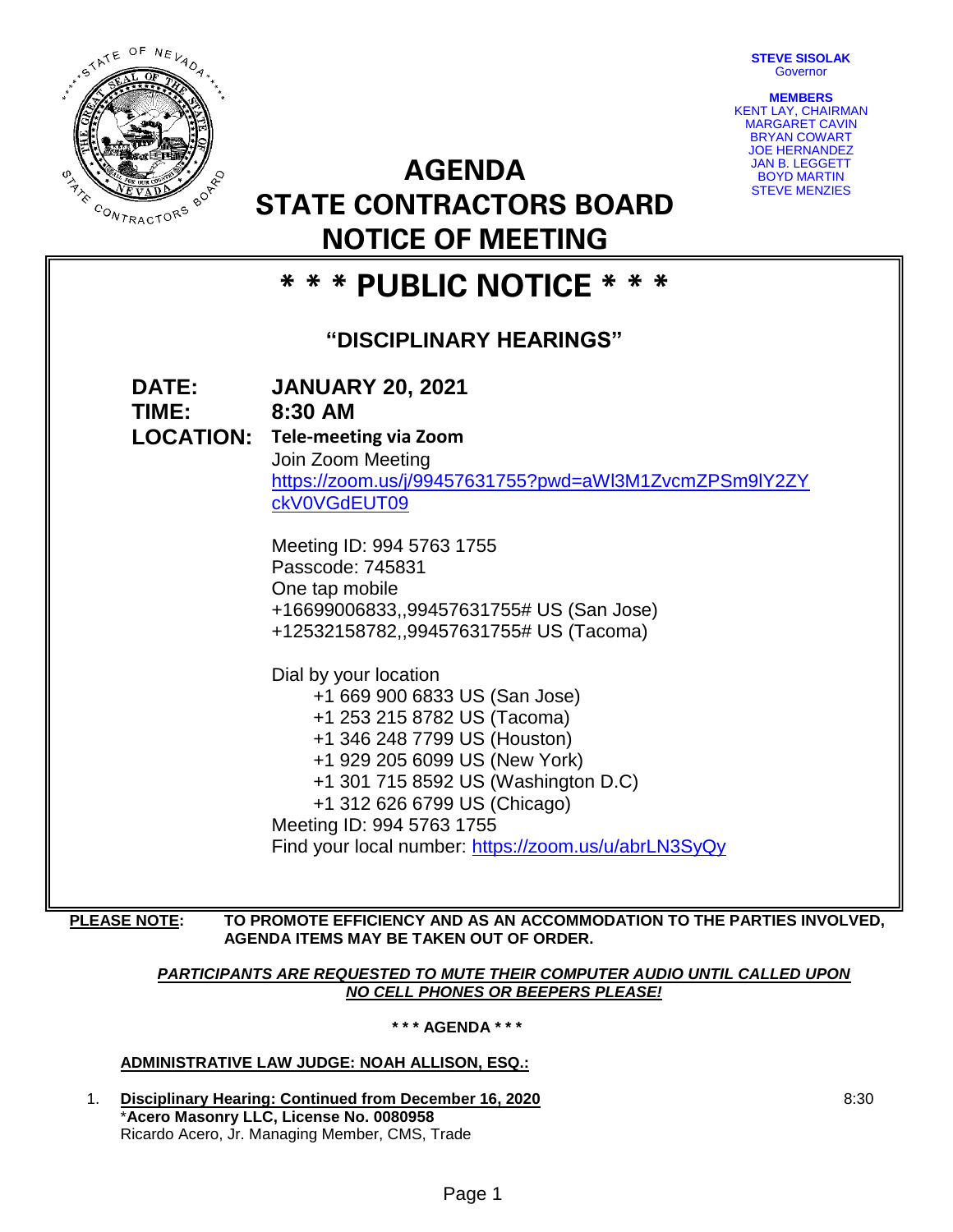\***Acero Masonry, LLC, dba Acero Landscaping, License No. 0082720** Ricardo Acero, Jr. Managing Member, CMS, Trade

- 2. **Disciplinary Hearing: Continued from October 21, 2020 \*Jet Commercial Construction LLC, License No. 0084912** Steven Blake Rich, Manager Jake Alan Sharp, Manager, CMS, Trade
- 3. **Disciplinary Hearing: Continued from October 21, 2020 \*Direct Grading, License No. 0053234**  Melvin Ray Westwood, President, CMS, Trade
- 4. **Disciplinary Hearing: \*New Vision Landscaping by Gabriel, License No. 0067374** Gabriel Arthur Hernandez, Owner, CMS, Trade
- 5. **Disciplinary Hearing: \*JD Masterpiece, License No. 0070397** Daniel Arthur Bartlett, Manager, CMS, Trade Jeremy Wade Fritz, Managing Member
- 6. **Disciplinary Hearing: \*NV Handyman LLC, Unlicensed** Juan Carlos Cardona

\* Adjournment

#### **\*Denotes items on which action may occur.**

#### **PUBLIC NOTICE**

Pursuant to Section 1 of the Declaration of Emergency Directive 006 ("Directive 006"), the requirement contained in NRS 241.023(1)(b) that there be a physical location designated for meetings of public bodies where members of the public are permitted to attend and participate has been suspended. Pursuant to Section 3 of Directive 006, the requirement contained in NRS 624.020(4)(a) that public notice agendas be posted at physical locations within the State of Nevada has likewise been suspended.

Notice of this meeting was posted on the Nevada State Contractors Board Internet Website and the Public Notice Website.

#### **PLEASE NOTE:**

- 1) Persons/facilities desiring copies of the board's agenda must submit their request in writing every six months.
- 2) With regard to any board meeting, it is possible that an amended notice will be published adding new items to the original agenda. Amended notices will be posted in accordance with the Open Meeting Law: however, they will not be mailed to individuals on the board's mailing list.
- 3) Members of the public who are disabled and require special accommodations or assistance at the meeting are requested to notify the board office in writing at 5390 Kietzke Lane, Suite 102, Reno, NV 89511 or by calling 775-688-1141 prior to the date of the meeting.
- 4) Pursuant to NRS 241.020(6), please take notice: (1) Items on the agenda may be taken out of order; (2) Two or more agenda items may be combined for consideration; and (3) At any time, items on the agenda may be removed from the agenda or discussion of the items may be delayed.